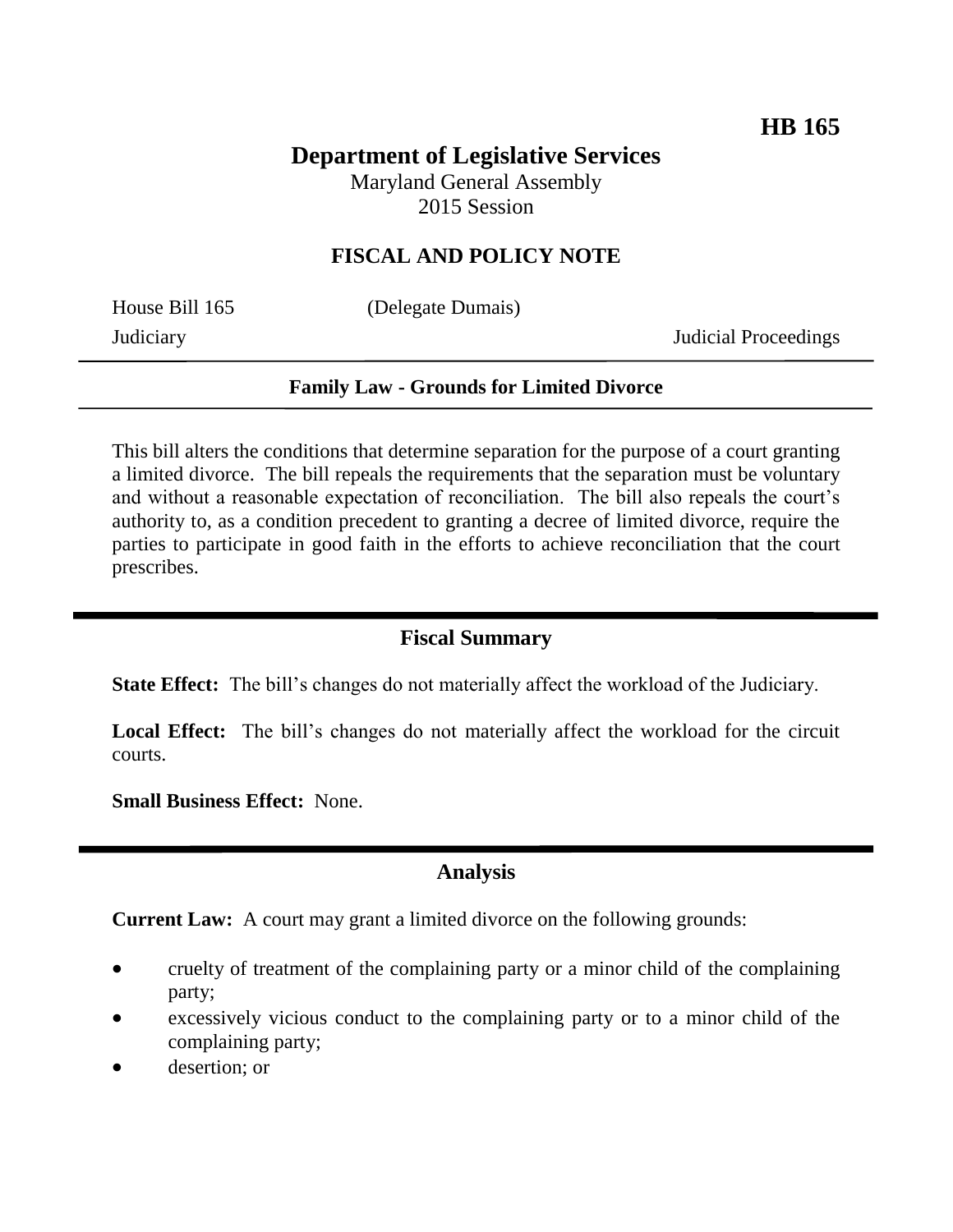voluntary separation, if the parties are living separate and apart without cohabitation and there is no reasonable expectation of reconciliation.

Before granting a limited divorce, the court may require the parties to participate in good faith, in efforts to achieve reconciliation as prescribed by the court. A limited divorce may be granted by the court for a limited or an indefinite time. A court that grants a limited divorce may revoke it at any time on the joint application of the parties. If the parties request an absolute divorce and the evidence is sufficient to entitle them to only a limited divorce, the court may grant a limited divorce.

A limited divorce does not sever the marriage, but does grant the complaining party the right to live separate and apart from the other spouse. A limited divorce can also address issues of custody, visitation, child support, alimony, and use and possession of a family home.

A court may grant an absolute divorce on the following grounds:

- adultery;
- desertion, if the desertion is deliberate and final, has continued for 12 months without interruption, and there is no reasonable expectation of reconciliation;
- conviction of a felony or misdemeanor in any state or federal court, if the defendant has been sentenced to serve at least three years, or an indeterminate sentence, and has served 12 months of the sentence;
- 12-month separation, when the parties have lived separate and apart without cohabitation for 12 months without interruption before the filing of the divorce application;
- insanity, as specified; or
- cruelty of treatment or excessively vicious conduct toward the complaining party or a minor child of the complaining party, if there is no reasonable expectation of reconciliation.

A court may not enter a decree of divorce on the uncorroborated testimony of the person who is seeking the divorce.

# **Additional Information**

**Prior Introductions:** None.

**Cross File:** None.

HB 165/ Page 2